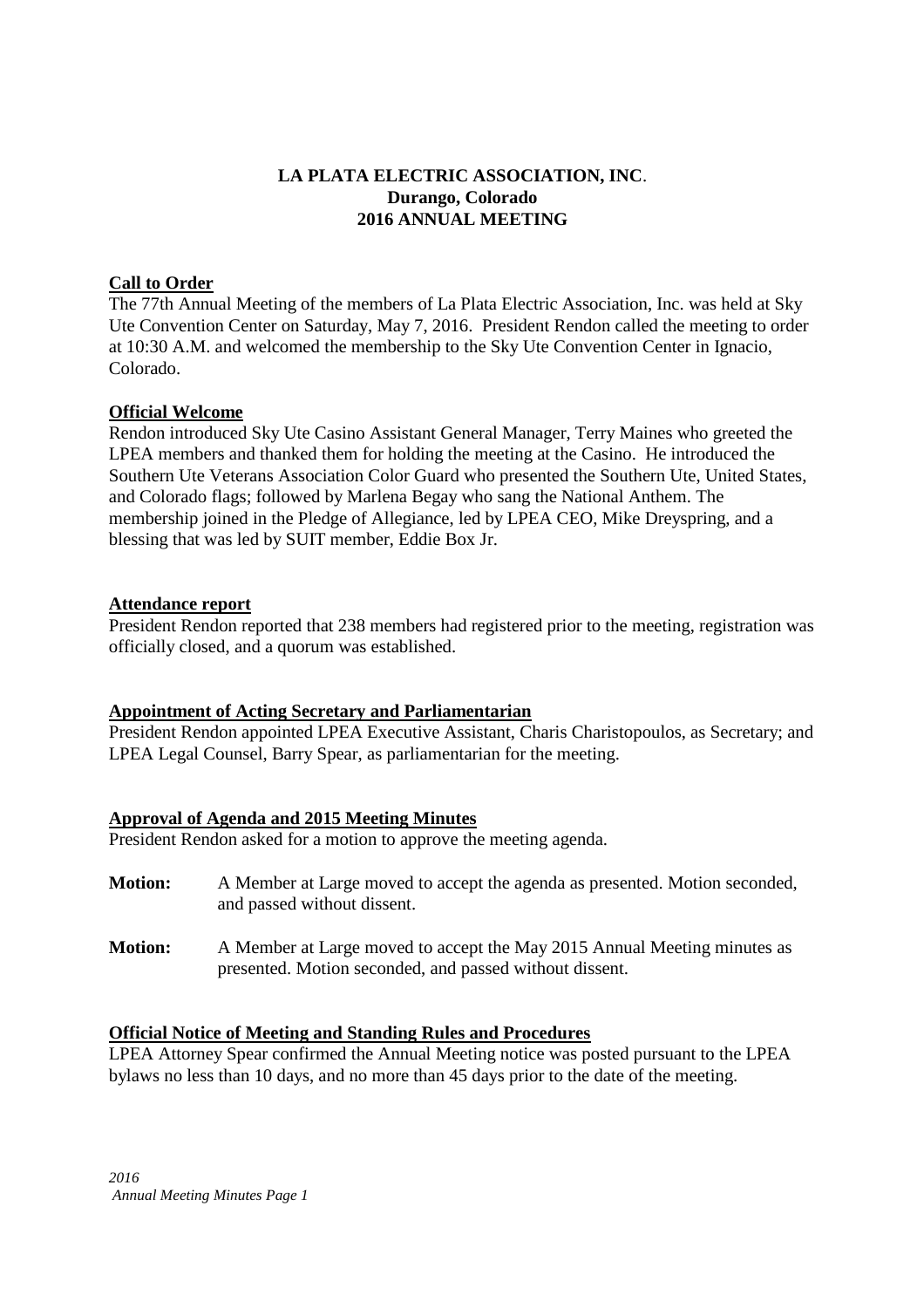Attorney Spear requested a motion to acknowledge that the meeting was properly noticed in accordance with the bylaws.

**Motion:** A Member at Large moved to acknowledge that the meeting was properly noticed in accordance with the bylaws. Motion seconded, and passed without dissent.

Attorney Spear read the Standing Rules and Procedures for the meeting, and announced that members who were present and had not voted by mail needed to do so before the closing of the polls. Spear advised that the Independent Third Party, Tiffany Lee Parker, La Plata County Clerk and Recorder, had been appointed to tally votes. Spear advised that  $Q & A$  would take place at the end of the meeting, with each member allowed two minutes to pose a single question within the session.

Attorney Spear requested a motion to accept the Standing Rules and Procedures as presented.

**Motion:** A Member at Large moved to adopt the Standing Rules and Procedures. Motion seconded, and passed without dissent.

### **President Introduces Board of Director Incumbents and Candidates**

President Rendon introduced incumbents and new candidates running for election in each district: In District 1, Mike Alley and Calum McNeil ran against incumbent Mark Garcia. In District 2, Lori Schell and Dan Huntington ran for the seat vacated by Tom Compton. The District 3 election was cancelled, as candidate Doug Lyon ran unopposed by the seat vacated by Michael Rendon. In District 4, John Beebe and Ron Bishop ran against incumbent Jack Turner.

#### **Close Voting Box**

President Rendon asked if any member who was present did not have a chance to cast their vote, and no response was given. Rendon announced the closing of the ballot box and advised that election results would be revealed at the end of the meeting.

#### **Introduction of LPEA CEO and Other Guests**

President Rendon recognized the current LPEA Board of Directors: District 1- Mark Garcia, Bob Lynch and Bob Formwalt; District 2- Tom Compton, Davin Montoya, and Kohler McInnis; District 3- Michael Rendon, Britt Bassett, and Jeff Berman; District 4- Jack Turner, Joe Wheeling, and Karen Barger.

Rendon recognized volunteers: SUIT Veterans Association, VFW Post 4031, B. Frank Students, LPEA employees, Washington D.C. Youth Tour winner, Miranda Talbot, La Plata County Fair and Fiesta Days royalty, Chimney Rock Interpretive Association, the Durango Bluegrass Meltdown, the Durango Cowboy Poetry Gathering, the Vallecito Nordic Association, the Silver Spruce Academy, ELHI, AHEC, TARA Historical Society, Manna Soup Kitchen, and Bayfield Early Education Program.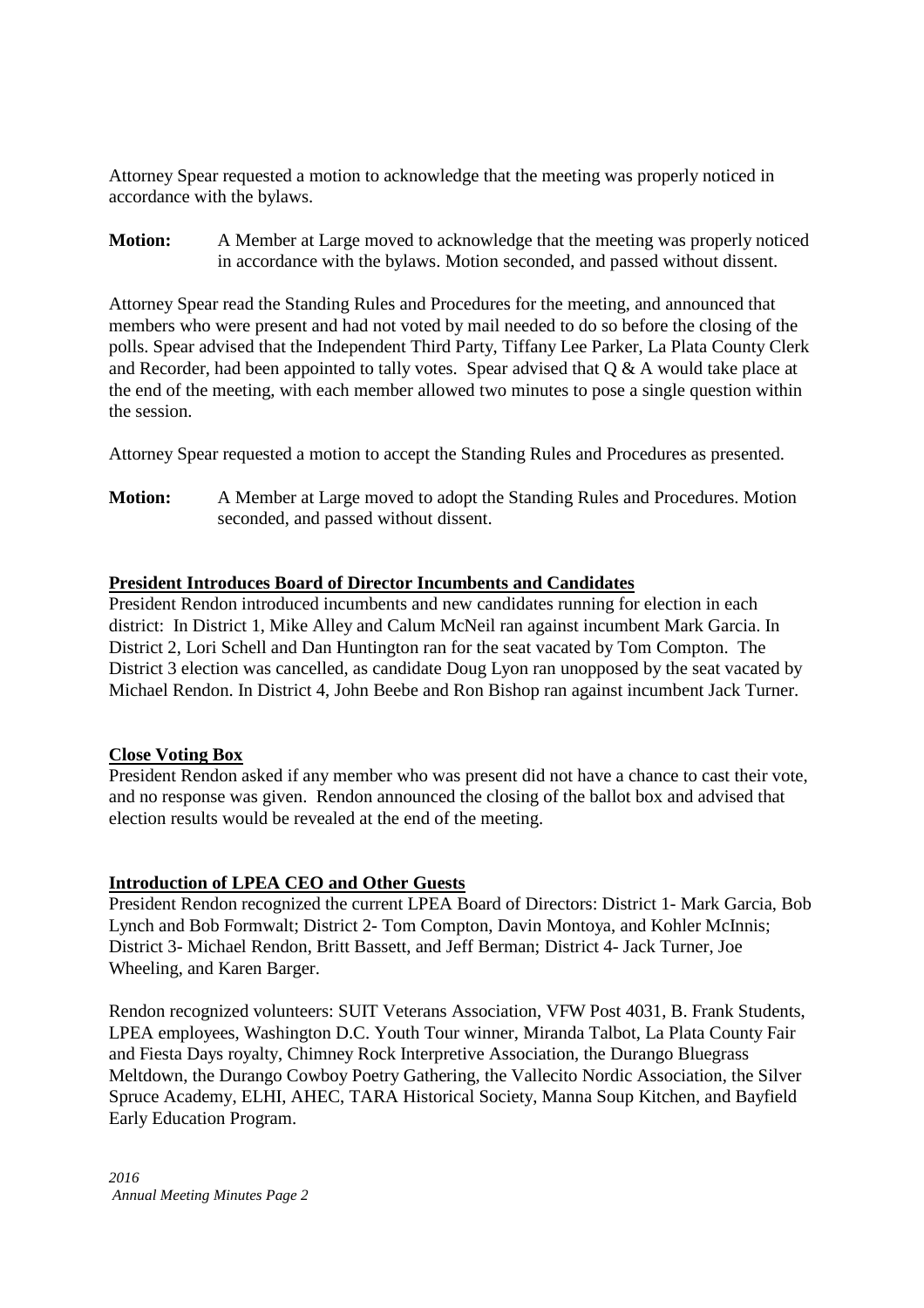Rendon recognized LPEA CEO, Mike Dreyspring; Tri-State G&T Senior Manager of Member Relations, Myles Jensen and Senior Vice President of Energy Management, Brad Nebergall; CREA Executive Director, Kent Singer; Round Up Foundation Board members Michele Harris, Teresa Campbell, Sheryl Ayres, Werner Heiber, Doug Bowen, Carmen Hubbs, Jenn Bartlett; La Plata County Commissioners, Julie Westendorff and Brad Blake; Durango City Council, Mayor Pro Tem, Dick White; Ignacio Town Manager, Mark Garcia; former LPEA Board members, Pam Patton, Lindon Stewart, Harry Cole, Virginia Miller-Cavanaugh; former LPEA CEO, Greg Munroe; Former Round Up Board members, Peg Park, Robin Duffy-Worth, John Fundy, Wanda Ellingson; and United Power Executive Director, Tim Erickson.

# **Guest Speaker, Greg Aliff,** *"Examining Disruption to the US Electric Industry"*

Rendon introduced Greg Aliff as the president of the Reston, Virginia-based, GE Aliff Group LLC, the advisory company he founded in June 2015 to serve the energy and resources industry. Former Deloitte Vice Chairman and Senior Partner, he led Deloitte's U.S. Sustainability Practice and was Deloitte's U.S. Energy & Resources Industry Leader for 10 years.

Aliff began with the observation that despite modern-day complexities, not much has changed with regard to the basic goals within the business of providing safe, reliable, and affordable power. However, change is inevitable, and no electric co-op will be insulated from the coming changes which will present tremendous challenges and opportunities. Successful utilities of the future will continue to find ways to add value for members. The reality is that despite technology efficiencies and a decline in consumption of kWh, the cost of electricity is expected to rise, and this is the great dilemma that the industry faces in the US.

Aliff believes that social evolution has brought the goal of environmental responsibility to the business model, which comes at a cost. And, the addition of new market entrants, or Disruptors, produced by this goal, have come head-to-head with the electric company investors, owners, and regulators, particularly in California and Hawaii. The trend will jump to the Northeast and inevitably spread over the rest of the country, with technological innovations and policy changes that deal with rising energy prices, and will impact the rest of the county.

Behind the meter innovations in the homes and businesses are where all the action is when meeting the challenges that are before us. Regulation will continue to be an obstacle for Investor Owned Utilities, but not co-ops; which makes them uniquely positioned to take advantage of the changes and implement strategies that benefit members. There is no going back for consumer demand for efficiencies and the growing concern for the environment and the use of renewables. Energy management is a priority for businesses, with an average targeted reduction of 28% within 5 years. The "customer first" strategy that embraces the change ahead, and adopts strategies and policies that benefit members, is answer to the dilemma of rising costs and consumption decline.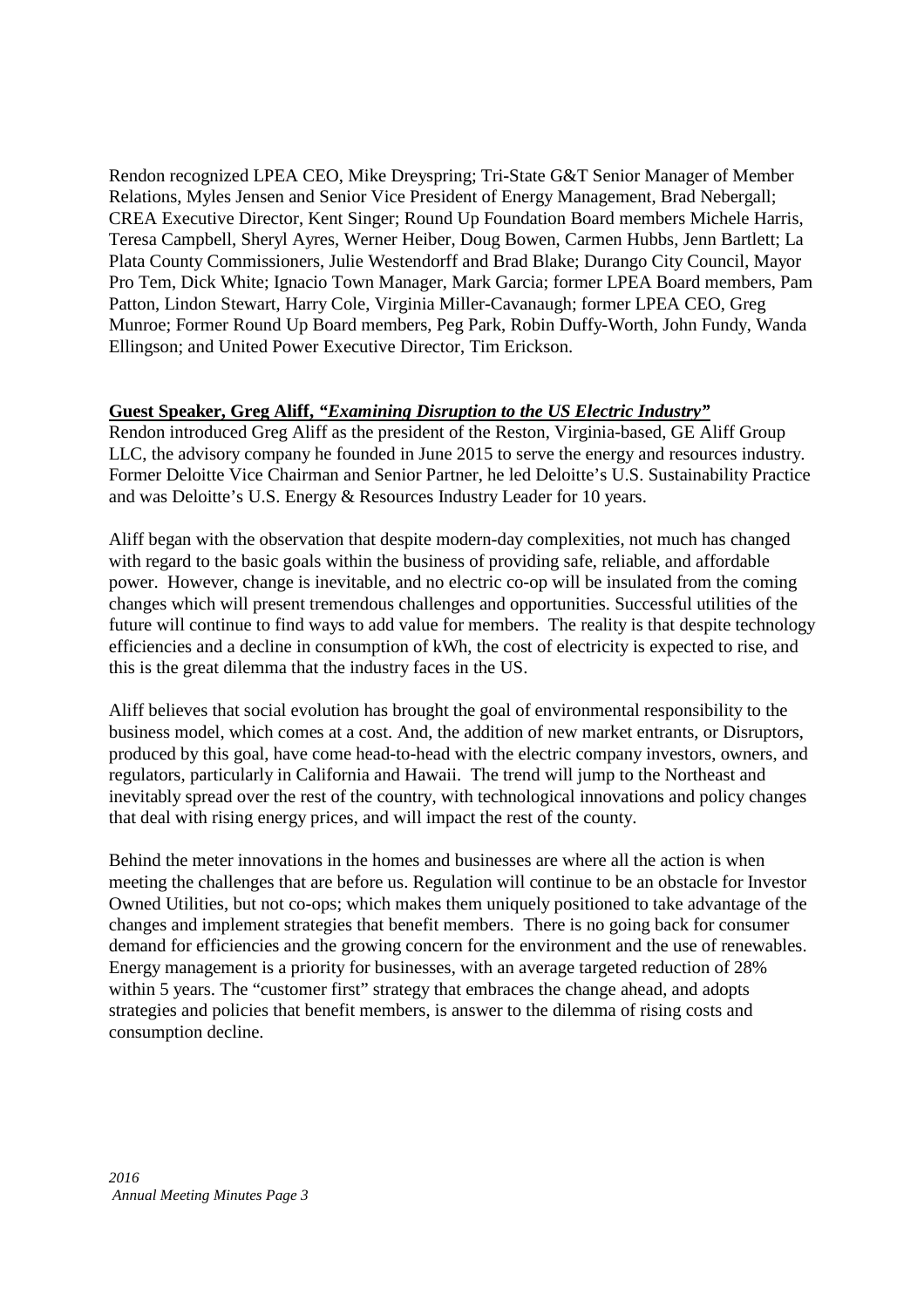# **LPEA Financial Report**

Treasurer, Karen Barger opened by introducing and thanking LPEA CFO, Dennis Svanes and the accounting staff. Barger advised that the recent audit by the independent audit firm, BKD reported that LPEA financials were in good health and all obligations have been met. In 2015 \$26 million in debt was refinanced with a total savings to members of nearly \$7.2 million. Barger addressed graphics demonstrating member equity, the decline in kWh sold attributed to energy efficiencies, good local distributed generation, mild weather, and changing industrial loads. Barger addressed \$320 million in total assets, \$9.1 million in depreciation, \$4.4 million in capital credit retirements, and principal payments of \$5.5 million. \$1.3 million in patronage was received from other member co-ops.

# **LPEA Board President Report**

President, Michael Rendon advised that this meeting marked the end of his directorship, and praised the dedication of the LPEA staff and a very diverse Board of Directors. Rendon shared that the diversity of the Board reflected the diversity in the community and world. The change spoken of by Greg Aliff and different perspectives in the Board room and in the world, are to be embraced as we remember to keep our passion and balance that with the humility of knowing that none of us has all the answers. And don't be afraid to be happy!

# **LPEA Report**

President Rendon introduced CEO, Mike Dreyspring. Dreyspring introduced and thanked his wife, Sabra Dreyspring. He recognized former Board Chairman, Michael Rendon, and former Vice Chairman, Tom Compton for their dedication and years of service and presented them with commemorative plaques. All service men and women were acknowledged, thanked and invited to stand and receive the gratitude from LPEA its members.

Changes to Policy 127 Annual Meeting and Voting Procedure was amended to include an appointed representative from each of the 4 districts to the Election Supervisory Committee: District 1-Masen Carpenter, District 2-Sheryl Ayres, District 3-Marilyn Sandstrom, District 4- Betsy Romere. The committee was put in place to rule on all election relate disputes.

Capital credits are a member equity stake that is allocated annually from two sources: that which is produced by LPEA, and that which is received from Tri-State. A portion of each is retired annually and returned to members in the form of capital credit retirements. Since 1939, \$182 million has been allocated to members, and just over \$155 million has been retired, with approximately \$126 in unretired credits remaining.

Advanced metering and Smarthub help members manage energy use and save money with the Time of Use program. Dreyspring shared that his family will switch to the TOU program, and Smarthub estimated a \$100 annual savings without any lifestyle energy usage changes.

LPEA received nearly 4,000 responses to the member survey. Results will be presented by the consultant at the May 16, 2016 Committee of the Whole meeting. Dreyspring touched on a few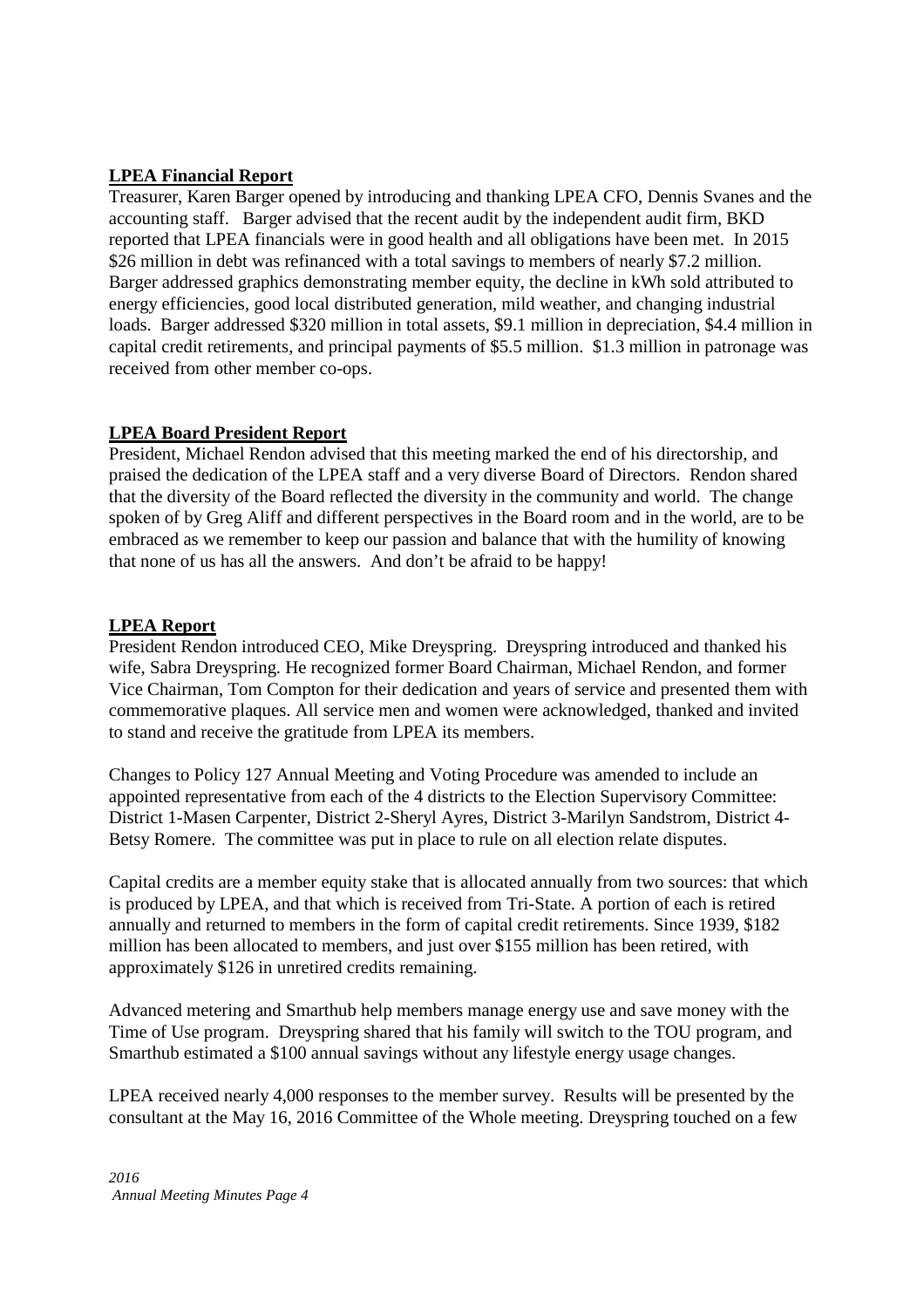survey items, and noted that results indicated a level of dissatisfaction with energy service rates, which will become the focus of communication by the CEO in an effort to understand how LPEA can better serve its members.

Dreyspring discussed the direction he saw the local energy market heading, as indicated by a very aggressive interest in local distributed generation, i.e., individual net metered solar accounts. LPEA entered into an agreement with the Southern Ute Tribe for a utility scale solar project on tribal land which will begin construction this year. Tri-State is dealing with unprecedented change due to pressure on coal, the inevitable deregulation of the bulk power market, and depressed prices in the electric market. They are responding with agreements for utility scale renewable projects from solar and wind. LPEA will continue to leverage technology to empower members and deal with the coming changes.

## **Round Up Report**

Round Up Board Member Kohler McInnis explained that 30% of the monthly funds received for Round-Up are earmarked for the neediest in the LPEA communities. In La Plata County, the funds are channeled through the Community Emergency Assistance Coalition, and through Pagosa Outreach Connections, in Archuletta County. The remaining 70% are available to the many diverse organizations that apply for funding. The small monthly Round-Up contribution from each member of less than \$1.00, translated into \$7,000 during McInnis first month on the Round-Up Board. In 2015, \$85,000 in round up contributions were collected against less than 3% in operating expenses. The investment has a solid impact on strengthening our communities. With an average member contribution of \$6.00 per year, McInnis urged attendees to consider participating in Round-Up, and Round-Up Plus, in which members can elect to contribute over and above the bill round up amount. Kohler thanked members and let them know the contributions were sincerely appreciated by the community, the grant recipients, and the Round-Up Board of Directors.

#### **CREA Report**

Director Jeff Berman, LPEA representative to the Colorado Rural Electric Association explained that the largest service of CREA is to lobby at the state level on matters that affect cooperatives and members. Berman sits on the Building Efficiency, Finance, and Legislative Committees. CREA has a political action committee, Colorado Advocates for Rural Electrification, that endorses candidates for elected office, and has adopted policy changes that ensure transparency. Berman discussed LPEA proposed amendments to NRECA resolutions, and necessary travel to NRECA regional meetings and conferences to gain knowledge for decision-making that will protect and best serve the coop.

#### **Tri-State Generation and Transmission Report**

Joe Wheeling, LPEA representative to Tri-State, shared that Tri-State Generation and Transmission is a not for profit cooperative, owned by 44 member systems. Power from Tri-State is delivered across 5,500-mile transmission network to serve 1.5 million members over a 200,000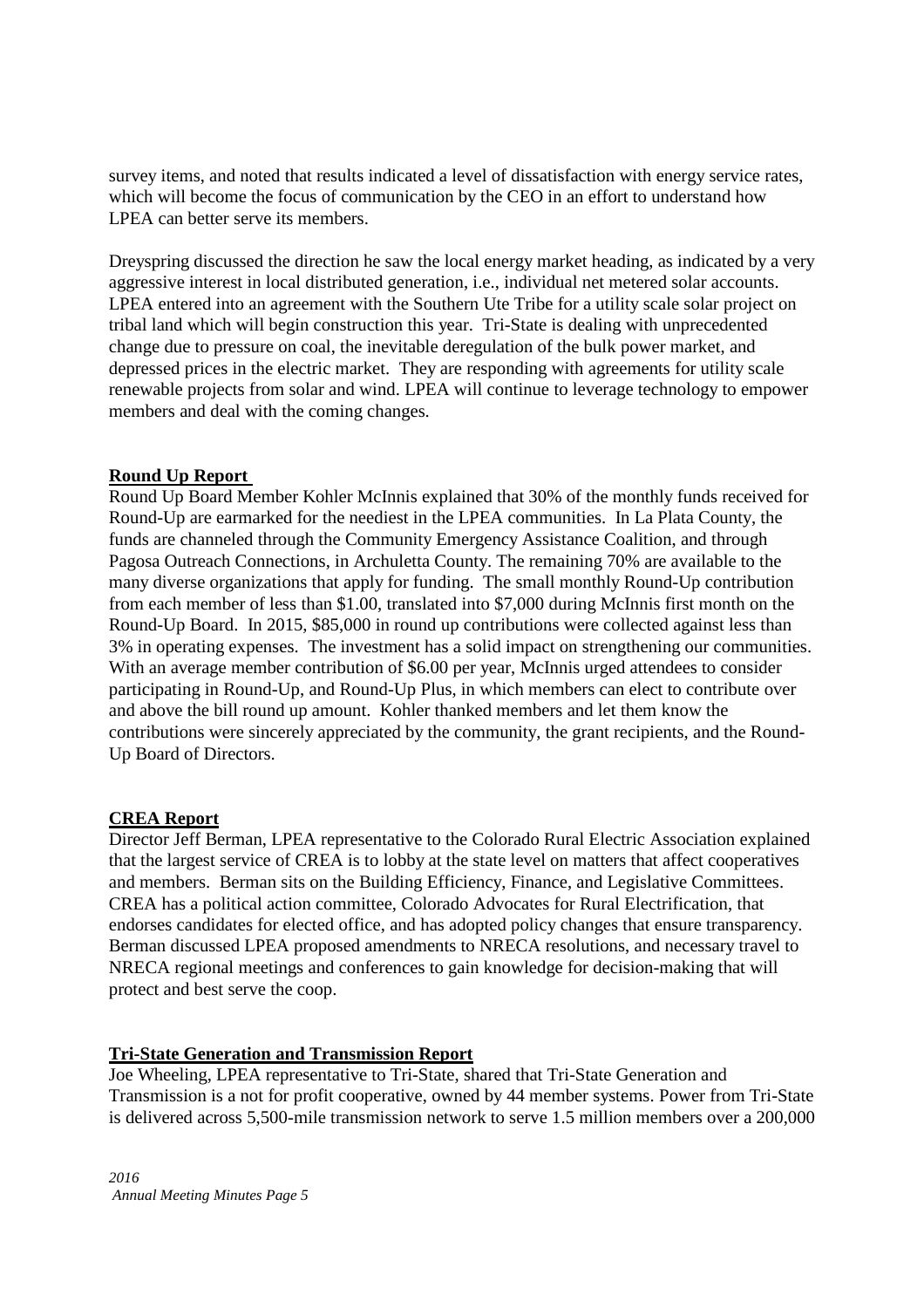square mile area. Wheeling discussed Tri-State's approach to renewables as a viable option with improvements in technology and decreases in costs. Larger and more efficient wind turbines have increased capacity and lower costs, and the price per watt of solar panels falls significantly as technology and manufacturing processes improve. Wheeling discussed Tri-State's renewable energy projects, and Board approval for new projects in 2015 that will be operational later in 2016 and 2017. Tri-State forecasts predict that 25% of the energy delivered by Tri-State and its co-op members will come from carbon-free renewable resources in 2016.

A member-governed process was put in place with the formation of a Rate Design Committee to recommend changes to the wholesale rate design process that is used to structure energy efficiency and renewable programs. The Board adopted recommendations in September 2015 that are beneficial to cooperatives, and speaks volumes about how Tri-State values its members and approaches challenges in the industry.

## **Attorney Spear with Maynes, Bradford, Shipps and Sheftel**

Attorney Spear discussed changes to Policy 129 Board and Staff Ethics, addressing conflicts of interest, and a new requirement for Board members to list and review any potential conflicts of interest on an annual basis, and collectively decide if a Director is to be recused from discussion and voting on the matter in conflict. Policy 127 Annual Meeting and Voting Procedures, was revised to include an appointed member representative from each Board district to serve on the Elections Supervisory Committee for the purpose of ruling with impartiality on election issues that may arise.

Spear also helped settle a lawsuit, monitored Federal Electric Regulatory Commission ruling on cases that would affect LPEA, assisted with contracts and easements, and rendered opinion as requested. Attorney Shay Denning was made a partner in January, and has worked with Spear for LPEA over the last six years.

#### **Unfinished Business**

President Rendon asked for any unfinished business items from 2015. There was none.

## **Board of Directors Election Results**

President Rendon introduced Tiffany Parker form La Plata County Clerk's Office to announce the Board of Director election results. Parker thanked the Election Judges, Administrator, and Supervisory Committee before announcing that 5,499 were ballots received and the winning results were as follows;

District 1: Mike Alley elected with 851 votes.

District 2: Dan Huntington elected with 1,310 votes.

District 3: Election cancelled, Doug Lyon un-opposed.

District 4: Jack Turner elected with 841 votes.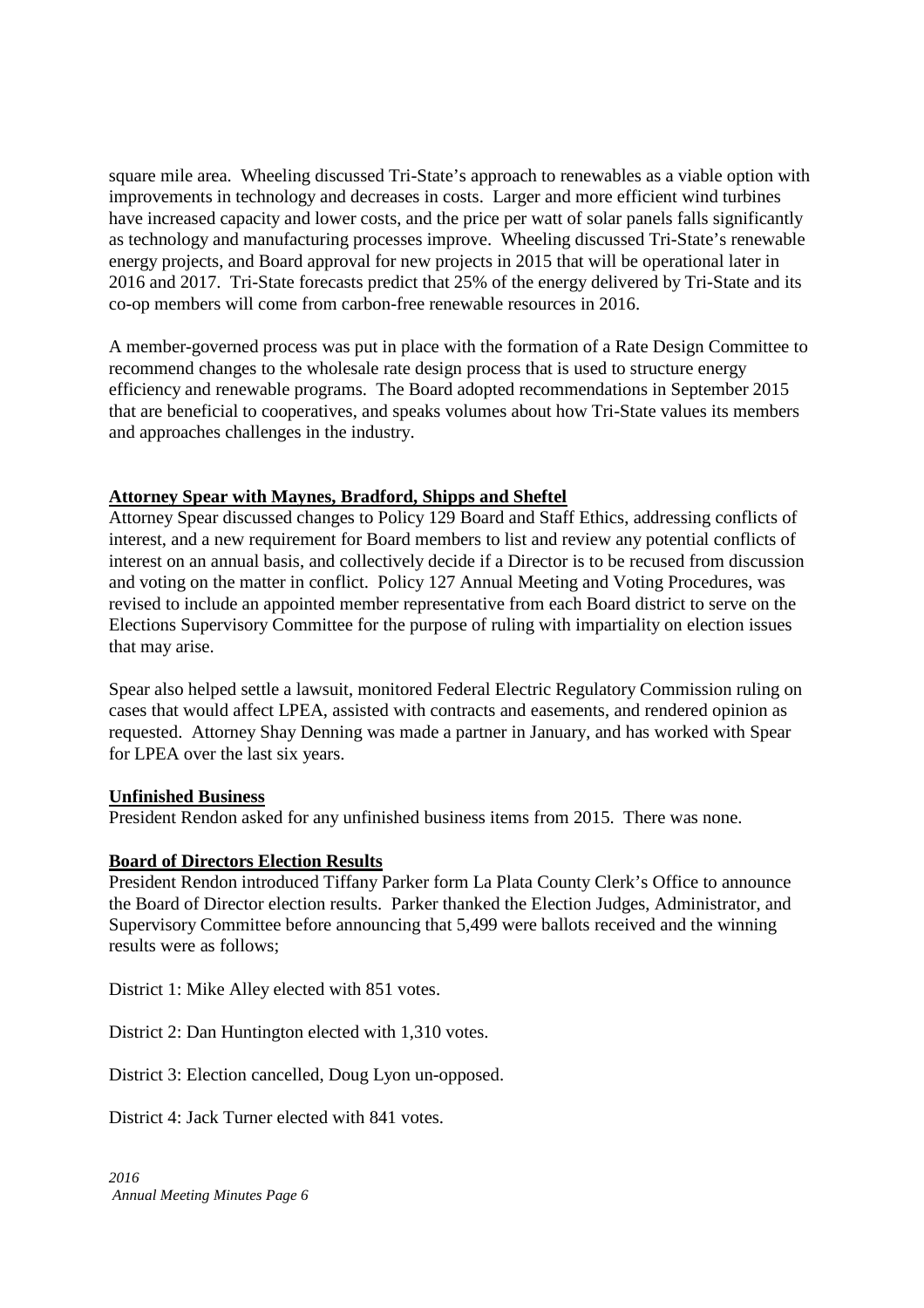## **Door Prize Drawing/Announcement of Winners in Auditorium**

President Rendon announced that the names of prize winners would be posted on the screen, and advised that lunch would be dismissed by table during the New Business and Q & A.

## **New business**

President Rendon advised members that questions would be taken by the speaker panel which included Mike Dreyspring, Joe Wheeling, Greg Aliff, Jeff Berman, Michael Rendon, Kohler McInnis, Karen Barger, and Attorney Spear. All questions were addressed by the panel.

President Rendon thanked the members and adjourned the 2016 Annual meeting, without a motion, at 12:16 PM.

Respectfully submitted by Charis Charistopoulos.

Approved by:

Dann Marger

Davin Montoya, President Joe Wheeling, Secretary

\_\_\_\_\_\_\_\_\_\_\_\_\_\_\_\_\_\_\_\_\_\_\_\_\_\_\_\_\_\_\_ \_\_\_\_\_\_\_\_\_\_\_\_\_\_\_\_\_\_\_\_\_\_\_\_\_\_\_\_